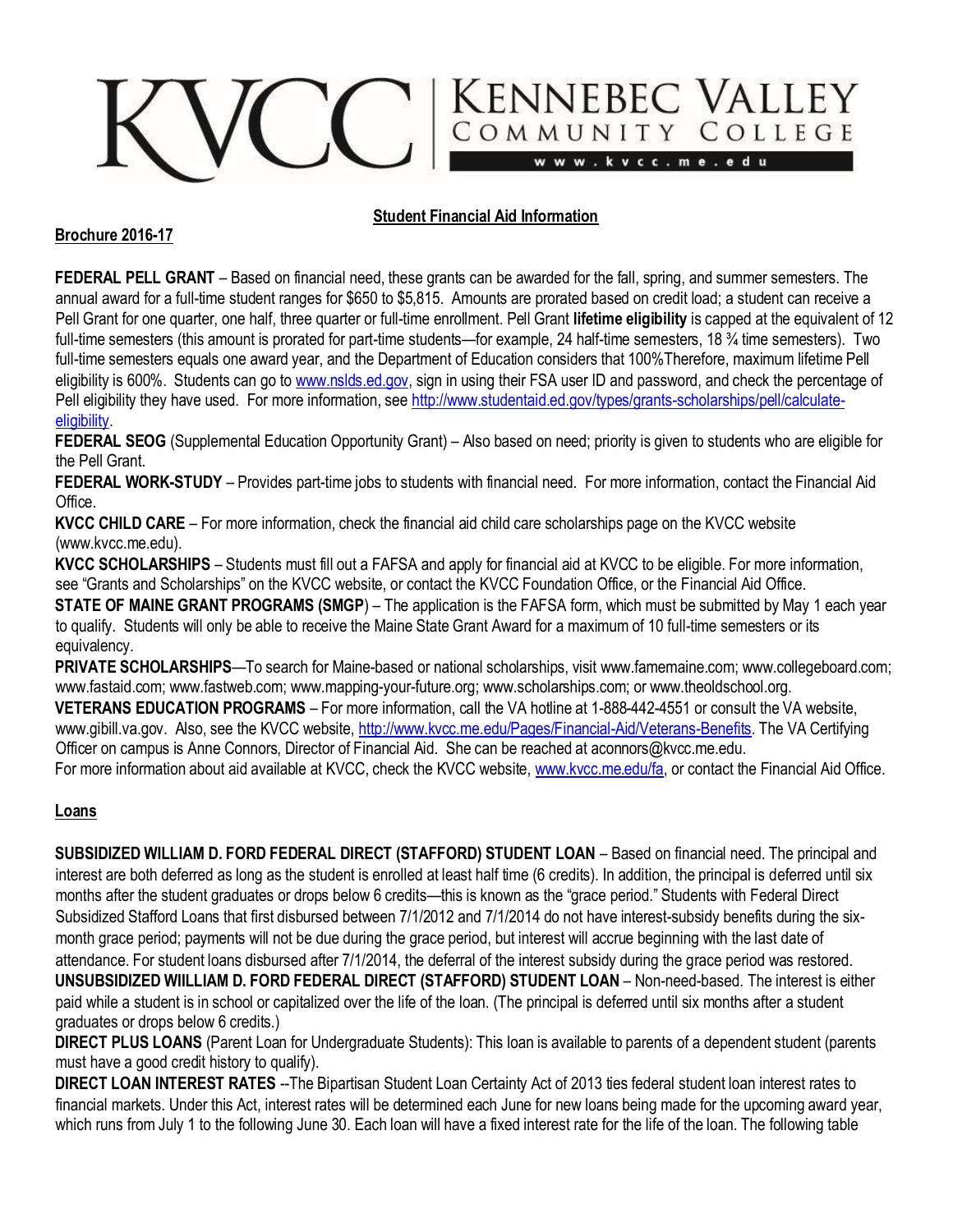provides the interest rates for new Direct Loans made on or after July 1, 2016, and before July 1, 2017. These rates will apply to all new Direct Loans made during this time, even loans already disbursed before the passage of the Act.

| Loan                                                    | <b>Interest Rate</b> |
|---------------------------------------------------------|----------------------|
| Direct Subsidized Loans (Undergraduates)                | 3.76%                |
| Direct Unsubsidized Loans (Undergraduates)              | 3.76%                |
| Direct PLUS Loans for Parents of Undergraduate Students | 6.31%                |

**LOAN FEES**; Federal Direct Stafford Loans first disbursed on or after October 1, 2015 have a 1.068% fee taken out at disbursement, and Direct PLUS loans have a 4.272% fee taken out at disbursement. As of October 1, 2016, Federal Direct Stafford Loans have a 1.069% loan fee taken out at disbursement and Direct PLUS loans have a 4.276% fee taken out at disbursement.

ALTERNATIVE LOANS -- These loans are not federal loans and not federally guaranteed. Borrowers are subject to a credit check, and interest rates vary. KVCC does not have a "preferred lender list" for alternative loans. For more information, check with the Financial Aid Office.

## **150% Direct Subsidized Loan Limits**

For first-time borrowers as of July 1, 2013 or students who have no outstanding balance on a FFEL or Direct Loan when receiving a Direct Loan on or after July 1, 2013, their maximum subsidized loan eligibility period is 150% of the published length of the borrower's academic program. For example, the maximum subsidized loan eligibility period for a two-year Associate's Degree is three years, generally prorated for less than full-time enrollment. See the following chart:

| Program Length            | <b>Maximum Eligibility Period</b> |
|---------------------------|-----------------------------------|
| 5-year Bachelor's Degree  | 7.50 Years                        |
| 4-Year Bachelor's Degree  | 6.00 Years                        |
| 2-Year Associate's Degree | 3.00 Years                        |
| 2-Year Certificate        | 3.00 Years                        |
| 1-Year Certificate        | 1.50 Years                        |
| 18-Week Certificate       | 27 Weeks                          |
| 10-Week Certificate       | 15 Weeks                          |

It is important to know that changing programs of study from one program at the same level to another (for example, from one Associate's Degree to another) does not reset the measurement to maximum. Eligibility already used is subtracted from maximum eligibility allowed. Students transferring to a four-year degree must subtract eligibility already used from the 6-years they are allowed for a Bachelor's.

The Department of Education will calculate students' remaining loan eligibility based on program-level enrollment data reported by KVCC and other higher-education institutions. Students who lose subsidized loan eligibility are still eligible for unsubsidized Stafford Direct loans (provided they meet all other eligibility requirements). For more information, go to [http://ifap.ed.gov/eannouncements/attachments/051613DirectSubsidizedLoanLimit150PercentAnnounce1Attach.pdf.](http://ifap.ed.gov/eannouncements/attachments/051613DirectSubsidizedLoanLimit150PercentAnnounce1Attach.pdf)

The Student Aid Report (SAR) that you receive from the Department of Education after filling out your 2016-17 Free Application for Federal Student Aid (FAFSA) will indicate whether you are subject to the 150% limit, and if so, will let you know your subsidized usage periods to date, and whether you have reached your 150% limit and are now responsible for interest that is accruing. You can monitor your Maximum Eligibility Period or Remaining Eligibility Periods by logging into the National Student Loan Data System at [http://www.nslds.ed.gov/nslds\\_SA/.](http://www.nslds.ed.gov/nslds_SA/)

#### **Loan Limits, and Refusal to Certify a Stafford Loan**

Through debt management and loan counseling, students are encouraged to limit their borrowing. As it says on the "Mapping Your Future" loan repayment calculator website, [http://mappingyourfuture.org/paying/standardcalculator.com,](http://mappingyourfuture.org/paying/standardcalculator.com)"It is recommended that your student loan payment be less than 8 percent of your gross income." Projected first-year earnings for KVCC graduates are available in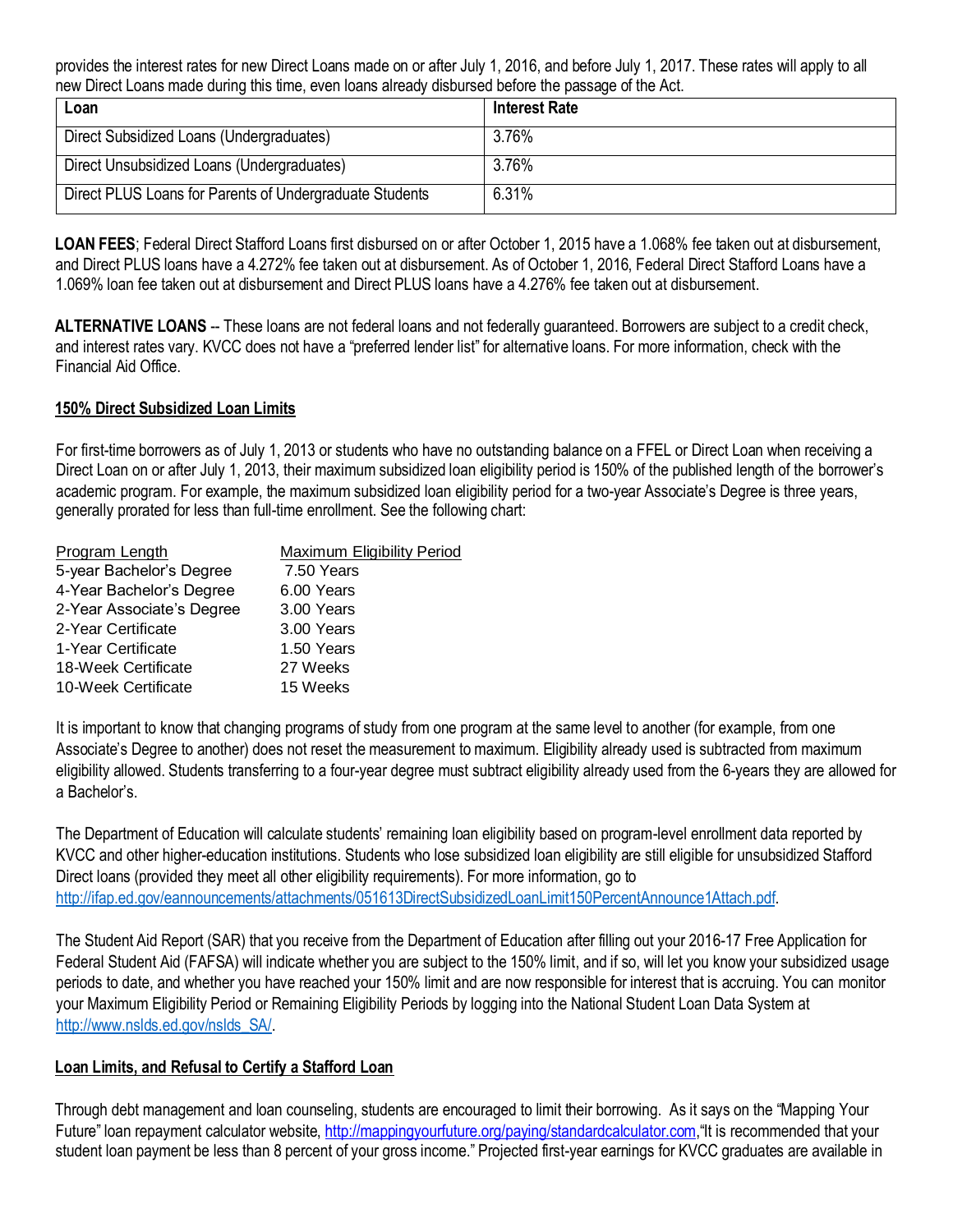the Financial Aid Office. Annual loan limits for subsidized and unsubsidized loans are: **\$3,500 for first year undergraduates and \$4,500 for second year undergraduates. Dependent students may be eligible to borrow an additional unsubsidized loan of up to \$2,000 per academic year. Independent students and dependent students whose parents cannot borrow a PLUS loan may be eligible to borrow an additional unsubsidized Stafford Loan of up to \$6,000 per academic year.** If you have any questions about your maximum loan eligibility, or if your award letter does not include a loan and you wish to apply for one, please contact the Financial Aid Office. Individual, comprehensive counseling by KVCC's Loan Counselor is recommended for any student wishing to borrow. (Borrowers are encouraged to limit borrowing requests to a combination of subsidized and unsubsidized federal Stafford loans that do not exceed the College's average 2013-2014 graduating student's indebtedness of \$13,020 for the 60% of graduating students who had loans.) KVCC reserves the right, as granted by the U.S. Dept. of Education, to refuse to certify a student's Stafford loan or to certify the loan for an amount less than the established federal limits. In that instance, KVCC must document the reason and provide that written explanation to the student. KVCC's decision is final and cannot be appealed to the Dept. of Education.

# **How to Apply for a Stafford Loan**

Information about a Stafford loan will be included in your award letter, and there will be a Student Loan Authorization Form attached to your financial aid award letter on which you can accept, decline or modify your awards. If you want a Stafford loan and one has not been included in your financial aid award letter, please contact the Financial Aid Office. The Financial Aid Office will work with you to complete the rest of the process. All first-time borrowers must participate in a loan entrance interview and we recommend that new KVCC students with previous Stafford loans also complete a loan entrance interview. We prefer that you do this in person by setting up an appointment with a Loan Counselor in the Financial Aid Office, but you can also do this on-line by going to the KVCC web site, clicking on "loans," and then on "on-line loan entrance counseling."

**30-Day Delay in Disbursement for First-Time, First-Year Borrowers** If a student is a first-year undergraduate student and a firsttime borrower, KVCC cannot disburse his/her first payment until 30 days after the first day of the enrollment period. This practice ensures that students won't have a loan to repay if they don't begin classes or if they withdraw during the first 30 days of classes.

**Double-Disbursement of Loans for Students Attending Only One Semester:** If a student is only enrolled for one semester (for example, the student is enrolled for fall and graduating at the end of the fall semester), that student's loans must be disbursed half on the standard disbursement date and half at the mid-point of the semester.

Loan Proration: If a student's final period of enrollment is shorter than the school's defined academic year (for example, a student who is graduating after the fall semester), federal regulations require financial aid administrators to prorate annual loan limits. Please check with the Financial Aid Office for more information.

Loan Default: If a student is in default on a Stafford loan, that student is ineligible for federal financial aid from the time the student goes into default until the student resolves the default and the Financial Aid Office is given a letter from the agency holding the defaulted loans stating that he/she is once again eligible for Title IV aid.

# **Borrowing Wisely-Before You Borrow, Have You Considered**…

1) **What your plans are after graduation?** Bear in mind that Stafford Loans ultimately have to be repaid. Principal payment begins six months after you graduate or leave KVCC or drop below six credits.

2) **Putting together a budget of estimated expenses** for this academic year? You can estimate the cost of tuition, fees and books by asking the Business Office. Keep track of your transportation and personal costs by writing down every expense for one month. This will give you a better idea of what your costs really are and may show you areas where you can save money. Choose your borrowing amount only after estimating your budget. You may discover that you can get along by borrowing less. Review your award letter along with your savings, anticipated savings and your academic year job earnings before entering the "loan amount requested."

3) **Reducing the amount you are borrowing**? Borrowing for direct educational costs such as tuition, fees, and books makes sense. Reduce or eliminate borrowing for personal expenses. It is easier to borrow than it is to repay the loan.

4) **What your life/earning power will be like after graduation**? Keep in mind that even though Stafford loans are "low interest" loans, the less you borrow now – the less you will need to pay back. The average starting salary (based on KVCC surveys) of a KVCC graduate is \$31,543. Ask the Financial Aid Office for the average starting salary for your particular educational program. Consider that,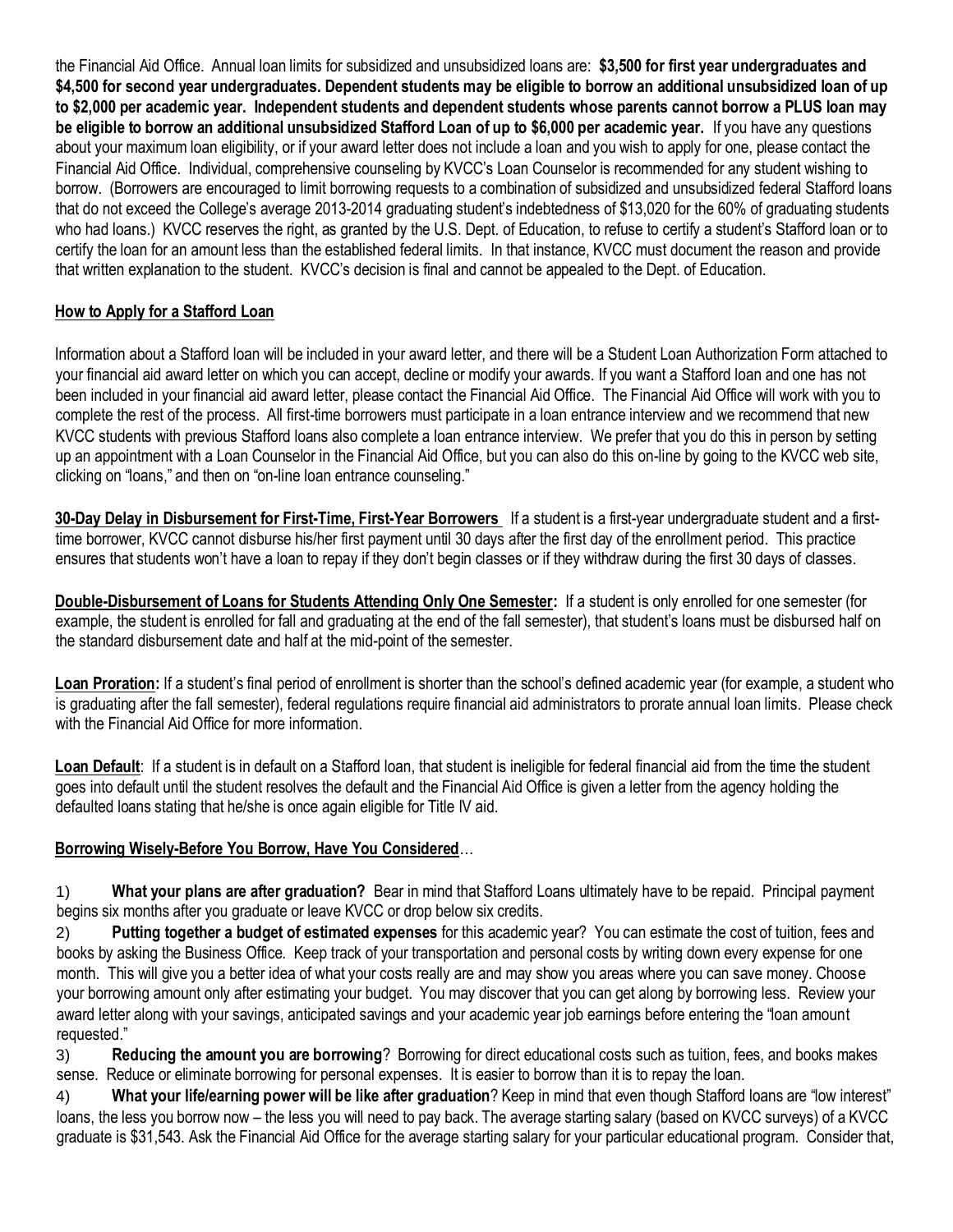after graduation, you may wish to purchase a car or a home and having to pay a monthly loan payment can make it more difficult to save for this. Keep in mind that your student loan repayments will compete dollar for dollar with your future purchases.

## **Accessing the National Student Loan Data System (NSLDS)**

To monitor all of your federal student loan debt and to determine which servicer is servicing a loan, you may access the National Student Loan Data System (NSLDS) online at [www.nslds.gov](http://www.nslds.gov/) or call toll-free 1-800-000-8219. You will need your FSAS User ID and password to view your loan history. Please note that this website does not list your alternative or private student loans.

Information on any Stafford loan taken out by a student or parent will be submitted to the NSLDS, and will be accessible by guaranty agencies, lenders, and institutions determined to be authorized users of the data system.

### **Students Convicted of Possession or Sale of Drugs**

A federal or state drug conviction can disqualify a student for FSA funds. The student self-certifies in applying for aid that he is eligible. Convictions only count if they were for an offense that occurred during a period of enrollment for which the student was receiving Title IV aid—they do not count if the offense was not during such a period. Also, a conviction that was reversed, set aside, or removed from the student's record does not count, nor does one received when she was a juvenile, unless she was tried as an adult. The chart below illustrates the period of ineligibility for FSA funds, depending on whether the conviction was for sale or possession and whether the student had previous offenses. (A conviction for sale of drugs includes convictions for conspiring to sell drugs.)

|                         | Possession of Illegal Drugs     | Sale of Illegal Drugs           |
|-------------------------|---------------------------------|---------------------------------|
| 1 <sup>st</sup> offense | 1 year from date of conviction  | 2 years from date of conviction |
| 2 <sup>nd</sup> offense | 2 years from date of conviction | indefinite period               |
| 3+ offenses             | indefinite period               |                                 |

If the student was convicted of both possessing and selling illegal drugs, and the periods of ineligibility are different, the student will be ineligible for the longer period.

A student regains eligibility the day after the period of ineligibility ends or when he successfully completes a qualified drug rehabilitation program. Further drug convictions will make him ineligible again.

Students denied eligibility for an indefinite period can regain it only after successfully completing a rehabilitation program as described below or if a conviction is reversed, set aside, or removed from the student's record so that fewer than two convictions for sale or three convictions for possession remain on the record. In such cases, the nature and dates of the remaining convictions will determine when the student regains eligibility. It is the student's responsibility to certify to KVCC that she has successfully completed the rehabilitation program.

When a student regains eligibility during the award year, KVCC may award Pell, and Campus-based aid for the current payment period and Direct loans for the period of enrollment.

#### *Standards for a qualified drug rehabilitation program*

A qualified drug rehabilitation program must include at least two unannounced drug tests and must satisfy at least one of the following requirements:

- •Be qualified to receive funds directly or indirectly from a federal, state, or local government program.
- •Be qualified to receive payment directly or indirectly from a federally or state-licensed insurance company.
- •Be administered or recognized by a federal, state, or local government agency or court.
- •Be administered or recognized by a federally or state-licensed hospital, health clinic, or medical doctor.